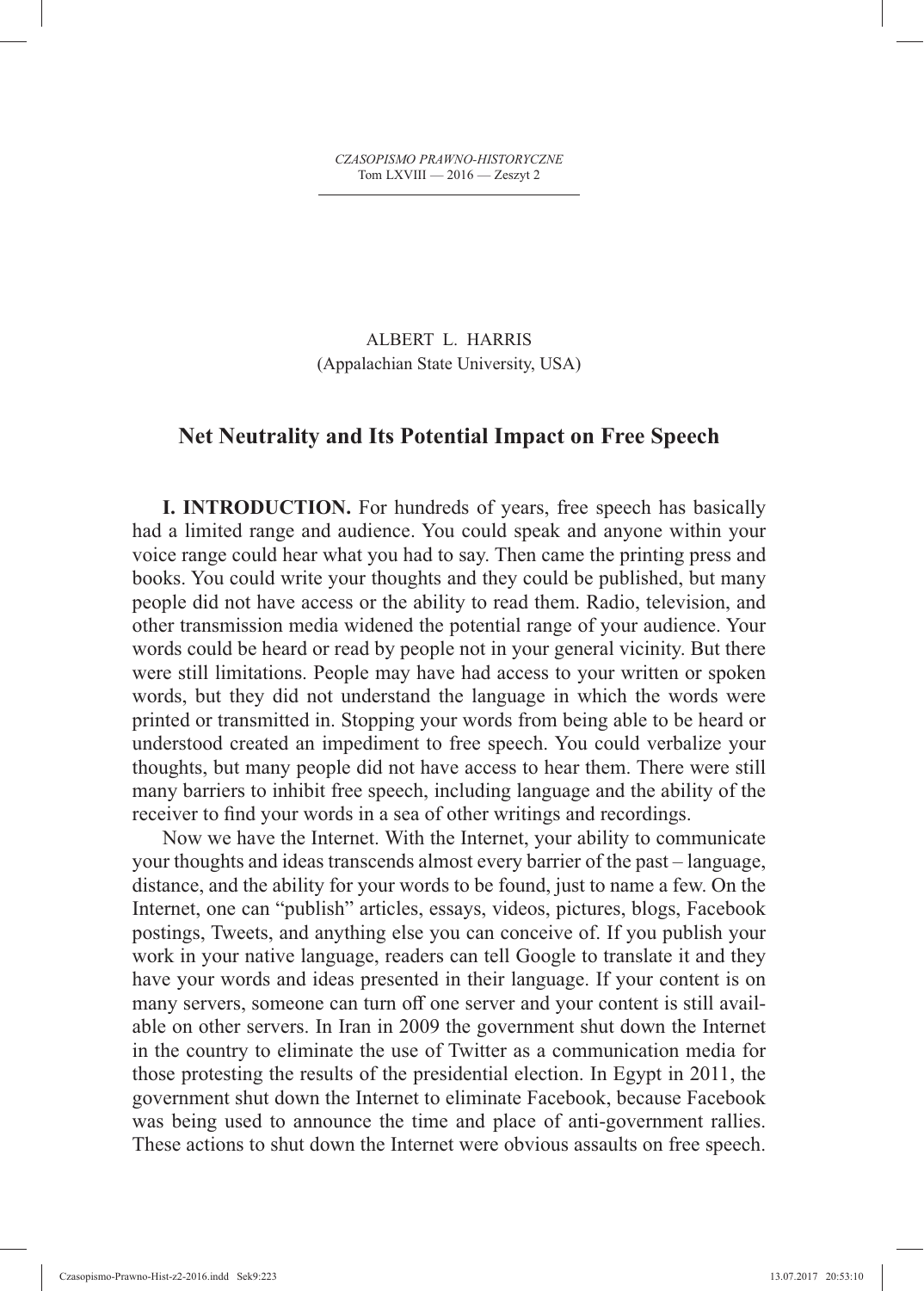In both instances, protesters found alternative ways to access the Internet. Now, there seems to be other barriers to the use of the Internet as a conduit of free speech from governments and corporations. These barriers range from governments shutting down the Internet to companies censoring content on the Internet or prioritizing some content over other content.

**II. WHAT IS NET NEUTRALITY?** So, what is Net Neutrality? It is the principle that Internet service providers and governments should enable access to all legal content and applications regardless of the source, and without favoring or blocking particular products or websites. Put another way, it is not discriminating or charging differentially by user, content, site, platform, application, type of attached equipment, or mode of communication. (Net Neutrality, 2016) Net neutrality is often called the "open Internet."

Why is the concept of net neutrality important? Computer scientists at Microsoft have shown that people will visit a website less often if it is slower than a rival site by more than 250 milliseconds. (Lohr, 2012) That's a blink of the eye. The absence of net neutrality means that internet service providers will have the power to slow down certain types of traffic and, in effect, limit freedom of speech rights since many users do not wait for slow Internet sites or will not return to slow websites. For that reason, internet service providers and governments should not have the legal ability to degrade or block any legal content.

This brings me to my final point regarding net neutrality, which is delivering Internet service is a zero-sum game. (Karr, 2013) The Internet has just so much capacity (routers, bandwidth) at any one time. If a router speeds up service for one user, all other users are automatically slowed down. Speeding up one customer's traffic, say a customer that can pay more or will pay for the privilege of getting faster service, means slowing down someone else's traffic. This is contrary to a neutral net.

**III. ARGUMENTS FOR NET NEUTRALITY.** This section summarizes some of the arguments for net neutrality. This is not meant to be an allinclusive list nor is it meant to be a thorough discussion of each argument. It is provided as an introduction to some of the arguments for net neutrality.

#### **Digital Rights and Freedoms**

The first argument is that net neutrality preserves digital rights and freedoms. Proponents of net neutrality argue that a neutral net will foster free speech and lead to further democratic participation on the internet. Senator Al Franken from Minnesota fears that without new regulations, the major Inter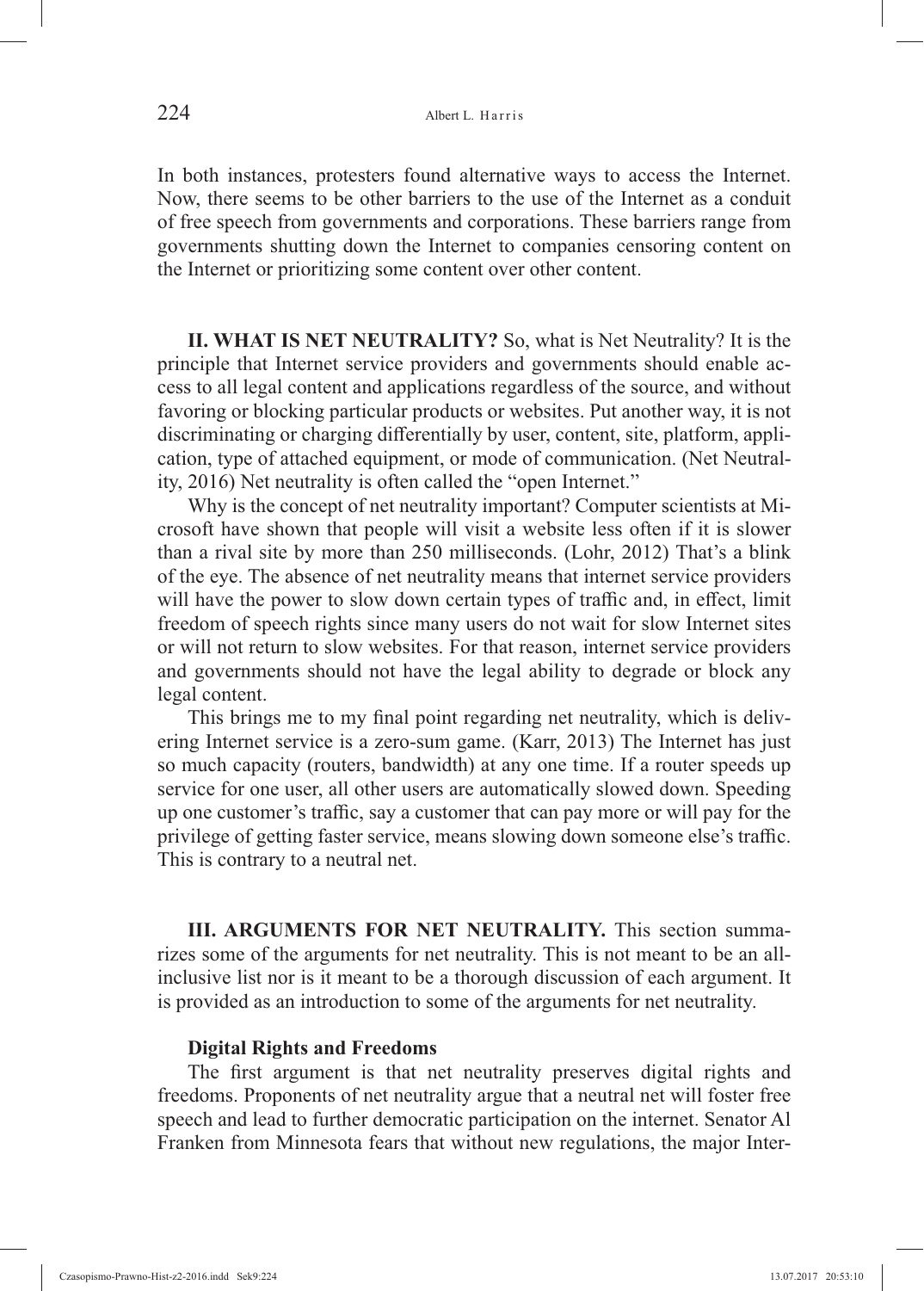net Service Providers will use their position of power to stifle people's rights. He calls net neutrality the "First Amendment issue of our time." (Franken, 2010; Hattem, 2014) Proponents of net neutrality wish to prevent the need to pay for speech and the further centralization of media power by ensuring that all people and websites have equal access to each other, regardless of their ability to pay.

## **Movement of Data**

The second argument for net neutrality deals with controlling the movement of data over the Internet. Some people say cable and telecommunications companies want the role of gatekeepers, being able to control which websites load quickly, load slowly, or don't load at all. These companies want, so the argument goes, to create advantages for their own search engines, Internet phone services, and streaming video services and slowing access or blocking access to those of competitors. By controlling the movement of data over the Internet they are violating the concept of net neutrality.

#### **Preserving Internet Standards**

Dynamic Platform Standards Project has proposed the "Internet Platform for Innovation Act." (http://apps.fcc.gov/ecfs/document/view?id=6519529455) The proposed legislation addresses application layer and the transmission or IP layer of the Internet. It suggests that authorizing incumbent network providers to override either layer separately on the Internet would signal the decline of fundamental Internet standards and international consensus authority. Further, the legislation asserts that bit-shaping the transport of application data will undermine the transport layer's designed flexibility.

#### **Innovation and Competition**

The concept of net neutrality impacts innovation and competition. Net neutrality advocates argue that allowing Internet Service Providers (ISPs) the right to demand a toll to guarantee quality or premium delivery would create an exploitative business model based on the ISPs position as gatekeepers. They warn that by charging websites for access, network owners may be able to block competitor Web sites and services, as well as refuse access to those unable to pay. Proponents of net neutrality argue that allowing for preferential treatment of Internet traffic, or tiered service, would put newer online companies at a disadvantage and slow innovation in online services. Some suggest that, without network neutrality, the Internet will undergo a transformation from a market ruled by innovation to one ruled by deal-making. Others suggest that net neutrality is a preservation of the way the internet has always operated, where the quality of websites and services determined whether they succeeded or failed, rather than deals with ISPs.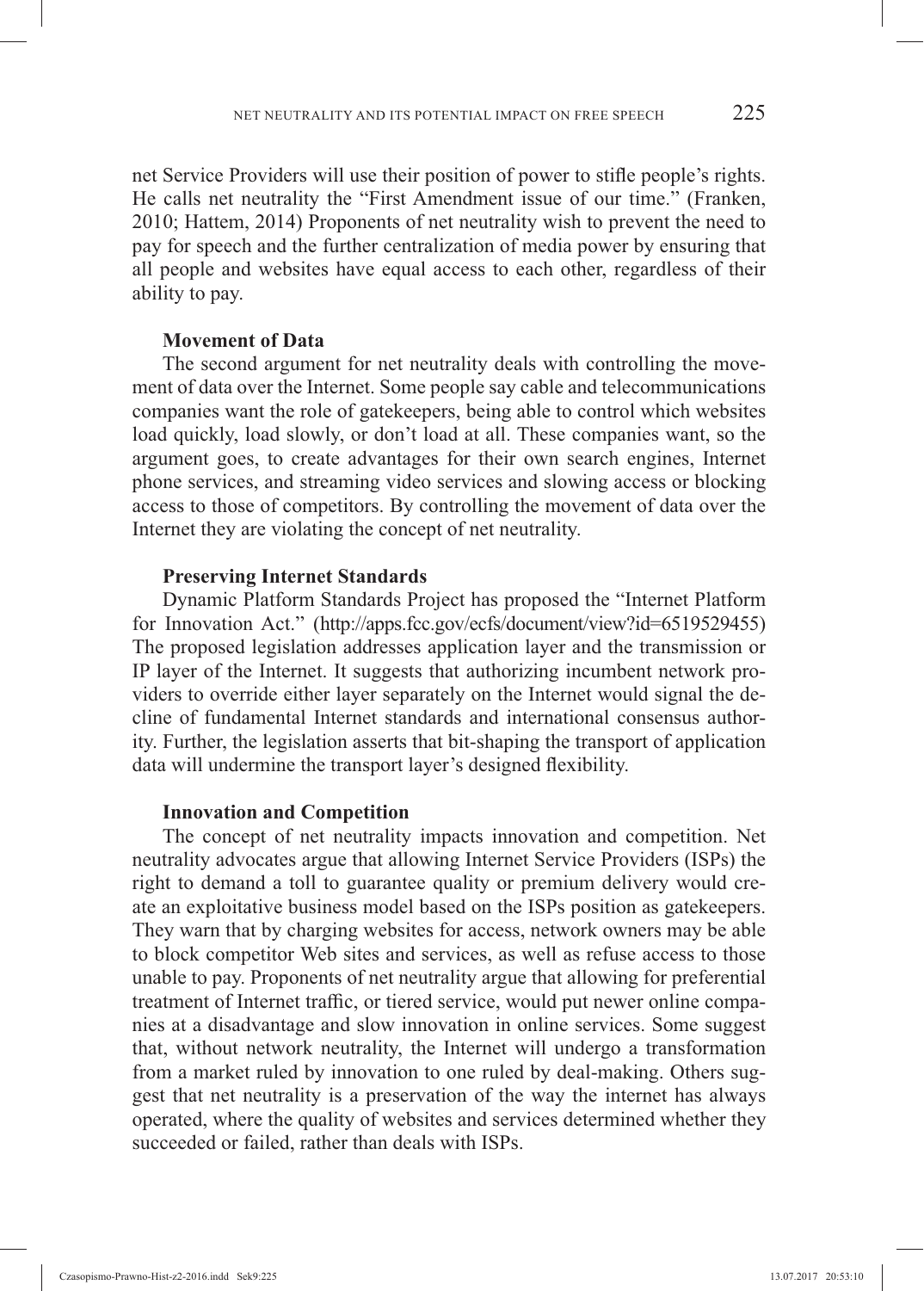### **User Intolerance**

As mentioned earlier in this paper, user intolerance for slow-loading sites discourages some users from accessing certain websites. A "fast lane" in the Internet can decrease the user's tolerance to the relative slowness of the "slow lane". Research has shown that users with faster Internet connectivity (e.g., fiber) abandon a slow-loading video at a faster rate than users with slower Internet connectivity (e.g., cable or mobile). (Krishnan and Sitaraman, 2012) Their research studied the patience level of millions of Internet video users who waited for a slow-loading video to start playing. Users who had a faster Internet connectivity, such as fiber-to-the-home, demonstrated less patience and abandoned their videos sooner than similar users with slower Internet connectivity. The results demonstrate how users can get accustomed to faster Internet connectivity, leading to higher expectation of Internet speed, and lower tolerance for any delay that occurs.

#### **End-to-end principle**

Some advocates say network neutrality is needed in order to maintain the end-to-end principle. The end-to-end principle states that in a general-purpose network, application-specific functions ought to reside in the *end hosts* of a network rather than in *intermediary nodes,* provided that they can be implemented "completely and correctly" in the end hosts. (End-to-end Principle, 2016) According to net neutrality concepts, all content must be treated the same and must move at the same speed in order for net neutrality to be true. It is this simple but brilliant end-to-end aspect that has allowed the Internet to act as a powerful force for economic and social good. Under this principle, a neutral network is a dumb network, merely passing packets regardless of the applications they support. The data would be in control, telling the network where it should be sent. End-user devices would then be allowed to behave flexibly, as bits would essentially be free and there would be no assumption that the data is of a single data rate or data type.

**IV. ARGUMENTS AGAINST NET NEUTRALITY.** This section summarizes some of the arguments against net neutrality. As with the previous section, this is not meant to be an all-inclusive list nor is it meant to be a thorough discussion of each argument. It is provided as an introduction to some of the arguments against net neutrality.

## **Investments in Broadband Infrastructure**

Companies invest in things that will potentially add to their wealth. Internet rules that allow them to increase revenue by "adjusting" broadband fees and speeds will also allow them to invest more in the Internet and broadband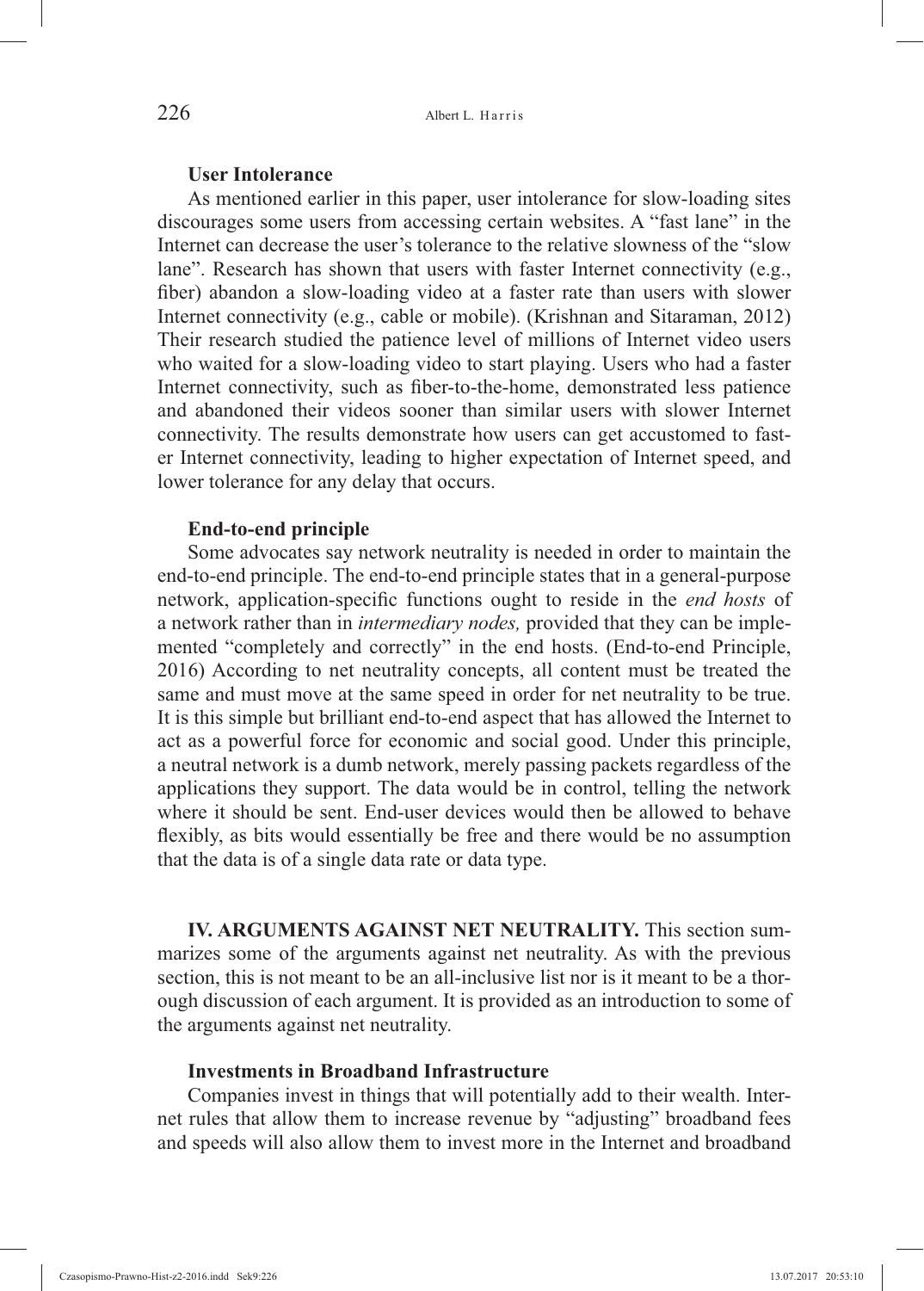technology. This investment, so the argument goes, means that the billions of dollars invested in broadband investment will multiply across the entire economy. The argument also asserts that the absence of this investment will lead to a slowdown, if not a hold, in broadband expansion. Opponents of net neutrality also argue that prioritization of bandwidth is necessary for future innovation on the Internet. Telecommunications providers such as telephone and cable companies, and some technology companies that supply networking gear, argue telecom providers should have the ability to provide preferential treatment in the form of tiered services, by giving online companies willing to pay more the ability to transfer their data packets faster than other Internet traffic. (Sadik, 2007) The added revenue from such services could be used to pay for the building of increased broadband access for more consumers.

## **Broadband Choice**

Because of competition, nearly every American can choose from a minimum of 5-6 broadband internet service providers, despite claims that there are only a 'small number' of broadband providers. (Ehrlich, 2014) Citing research from the FCC, Ehrlich wrote that 90 percent of American households have access to at least one wired and one wireless broadband provider at speeds of at least 4 Mbit/s downstream and 1 Mbit/s upstream and that nearly 88 percent of Americans can choose from at least two wired providers of broadband disregarding speed (typically choosing between a cable and telco offering). Further, three of the four national wireless companies report that they offer 4G LTE to between 250-300 million Americans, with the fourth (T-Mobile) sitting at 209 million and counting. (Ehrlich, 2014) So, the argument goes, there is plenty of choice for users.

#### **Significant and growing competition**

There seems to be growing competition among broadband access providers and few significant competitive problems have been observed to date, anti-net neutrality proponents say. This, suggests that there is no compelling competitive rationale for net neutrality regulations. One study found that "Between mid-2002 and mid-2008, the number of high-speed broadband access lines in the United States grew from 16 million to nearly 133 million, and the number of residential broadband lines grew from 14 million to nearly 80 million. Internet traffic roughly tripled between 2007 and 2009. At the same time, prices for broadband Internet access services have fallen sharply." (Becker, et, al, 2010)

#### **Potentially increased taxes**

Another argument for those who opposed the net neutrality ruling is that current U.S. legislation would reclassify broadband access as a Title II service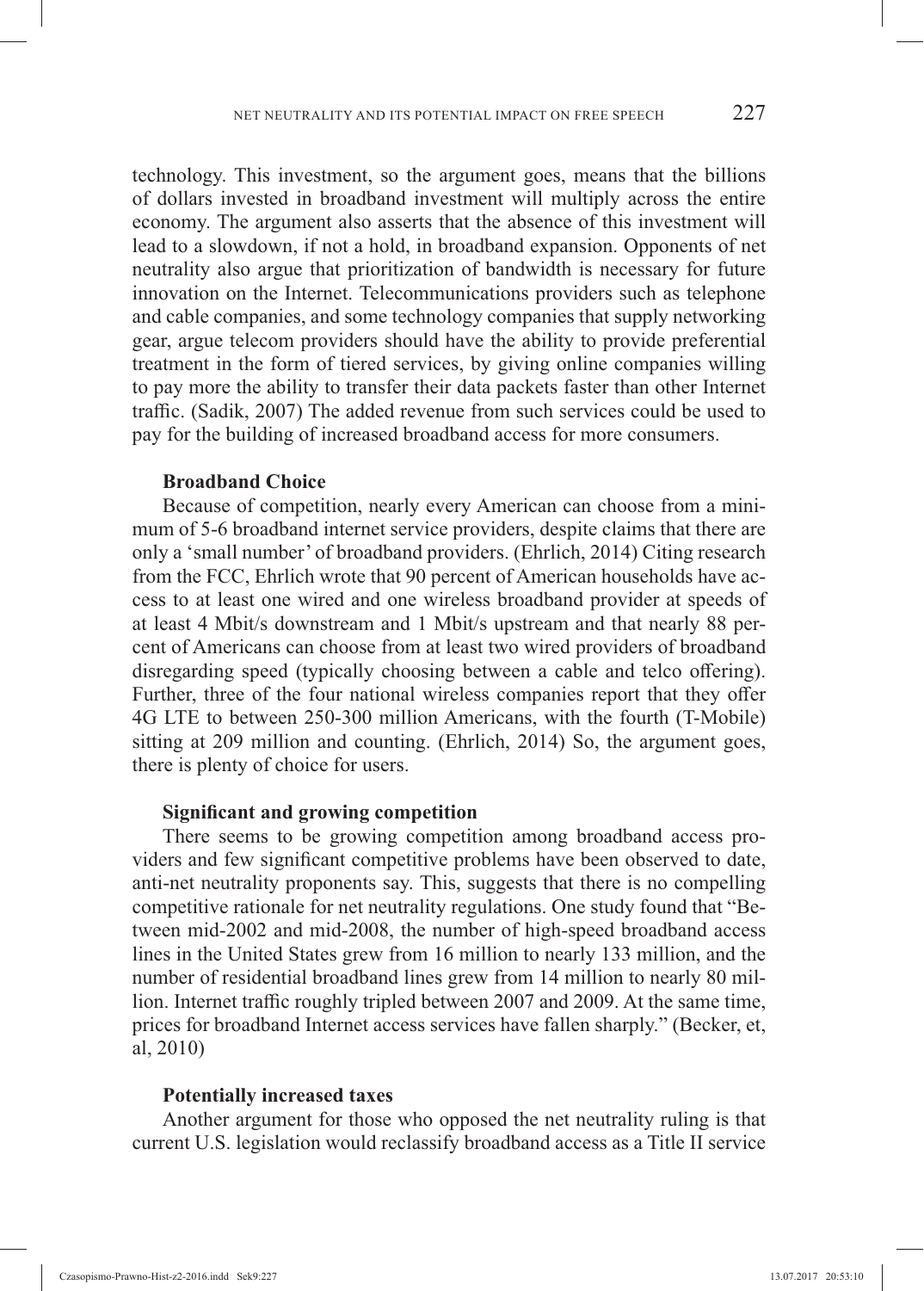subject to Federal Communications Commission (FCC) regulation. They argue that this would impose similar laws on Internet carriers and the laws and regulations would explicitly open the door to billions of dollars in new fees and taxes on broadband by subjecting them to the telephone-style taxes under the Universal Service Fund. Exactly how much tax would be added, no one knows. Wood (2014) stated that under favorable circumstances, "the increase would be exactly zero." Anti-net neutrality proponents say that any new taxes will mean higher prices for consumers and more hidden fees that they have to pay.

### **Prevent overuse of bandwidth**

Since the early 1990s, Internet traffic has increased steadily. The arrival of picture-rich websites, such as Netflix, Hulu, Amazon Prime, Showtime, HBO, YouTube and a myriad of other services, has exacerbated the problem. Networks were not prepared to handle the amount of data required to run these sites. Anti-net neutrality proponents have argued that net neutrality would prevent broadband networks from being expanded and prevent new networks from being built. This, they say, will limit available bandwidth and thus endanger innovation.

## **High costs to entry for cable broadband**

According to some anti-net neutrality advocates, local governments and public utilities impose the most significant barriers to entry for more cable broadband competition. Many times, local governments and their public utilities have the final say on whether an ISP can build a network. It is public officials that many times determine what hoops an ISP must jump through to get approval for access to publicly owned "rights of way" in which to place their fiber optic cables and wires. This can result in municipal requirements for ISPs such as building out of their service area, or in places that where it is not a demanded, or donating equipment or delivering free broadband to government buildings.

## **Unnecessary regulations**

Opponents of new U.S. net neutrality policies point to the success of the internet as a sign that new regulations are not necessary. They argue that the freedom which websites, ISPs and consumers have had to settle their own disputes and compete through innovation is the reason why the internet has been unsuccessful. In regulating how the internet is provided, opponents argue that the government will hinder innovation on the web.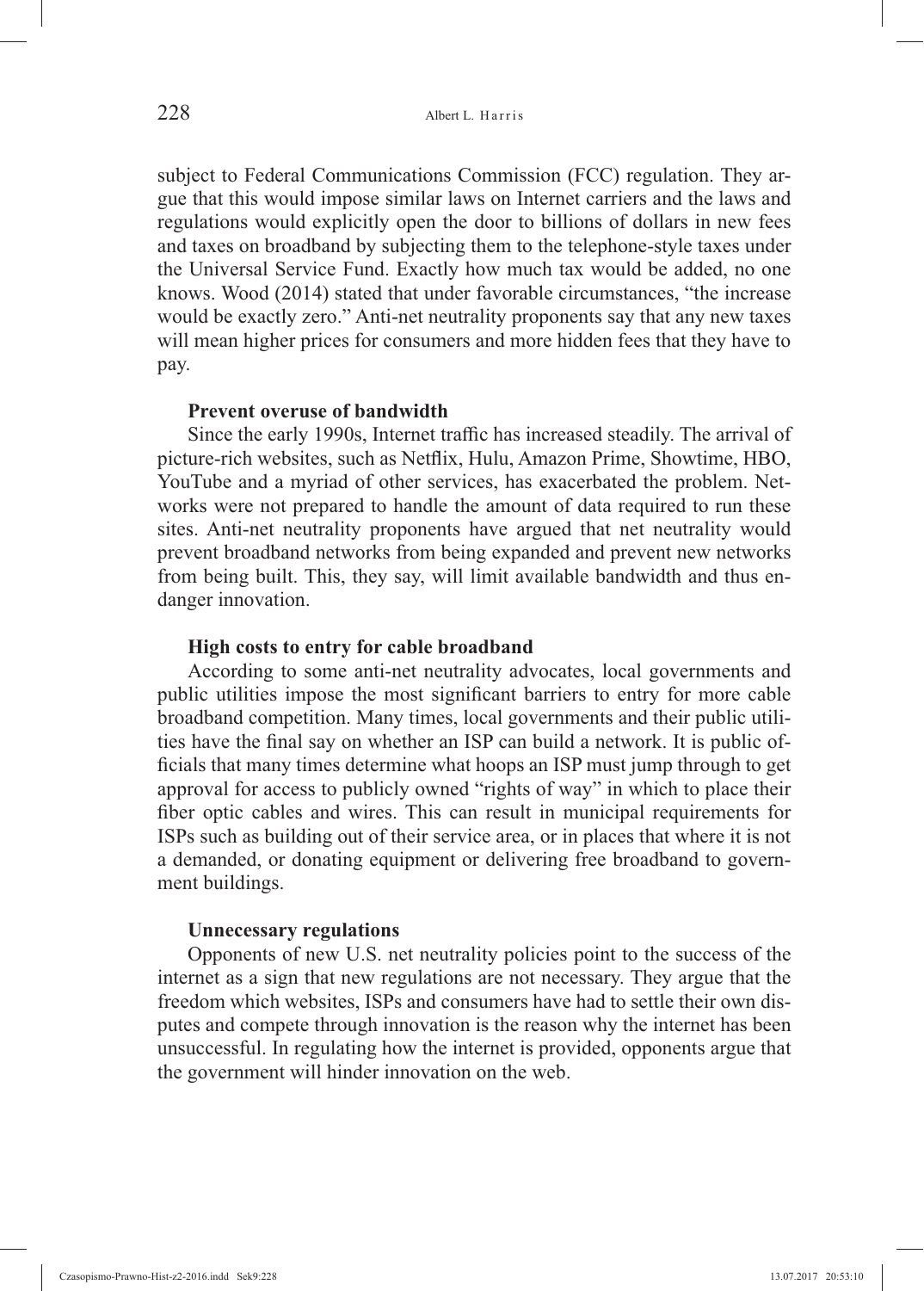**V. METHODS THAT VIOLATE THE CONCEPT OF NET NEU-TRALITY.** Discrimination by protocol, or bandwidth throttling, is the favoring or blocking of information based on aspects of the communications protocol that the computers are using to communicate. Comcast deliberately prevented some subscribers from using peer-to-peer file-sharing services to download large files.

Discrimination by IP address (also called IP address blocking and deep packet inspection) prevents connection between a server or website and certain IP addresses or ranges of addresses. IP address blocking effectively bans less desired connections from hosts stopping or slowing certain affected addresses progress to a website, mail server, or other Internet server. Another form of IP address discrimination is deep packet inspection. It is a form of network packet filtering that examines the data or header parts of a packet as it passes an inspection point, searching for protocol non-compliance, viruses, spam, intrusions, or defined criteria to decide whether the packet may pass or if it needs to be routed to a different destination. Deep packet inspection is often used for Internet censorship. In 2013, French telecom operator Orange, complained that traffic from YouTube and other Google sites made up roughly 50% of total traffic on the Orange network. They reached a deal with Google, in which they charged Google for the traffic incurred on the Orange network. (Robertson, 2013)

ISPs would love to be able to favor their own private protocols over others. ISPs are able to encourage the use of specific services by utilizing private networks to discriminate what data is moved and how fast. One example is when Comcast struck a deal with Microsoft that allowed users to stream television through the Xfinity app on their Xbox 360s without it affecting its transmission. On the other hand, users that utilized other television streaming apps, such as Hulu, Netflix, or HBO Go, were subject to possible ISP discrimination. Comcast denied that this infringed on net neutrality principles since "it runs its Xfinity for Xbox service on its own, private Internet protocol network." (Mitchell, 2012)

Peering discrimination, or peering, is a voluntary interconnection of separate Internet networks for the purpose of exchanging traffic between the users of each network. When peering, neither party pays the other in association with the exchange of traffic; instead, each derives and retains revenue from its own customers. In 2014, Netflix reached an arrangement with Verizon to improve the quality of its service to Netflix clients. This arrangement was made in response to increasingly slow connection speeds through Comcast over the course of 2013, where average speeds dropped by over 25% of their values a year before reaching an all-time low. After the deal was struck in January 2014, the Netflix speed index recorded a  $66\%$  increase in connection. (Net Neutrality, 2016)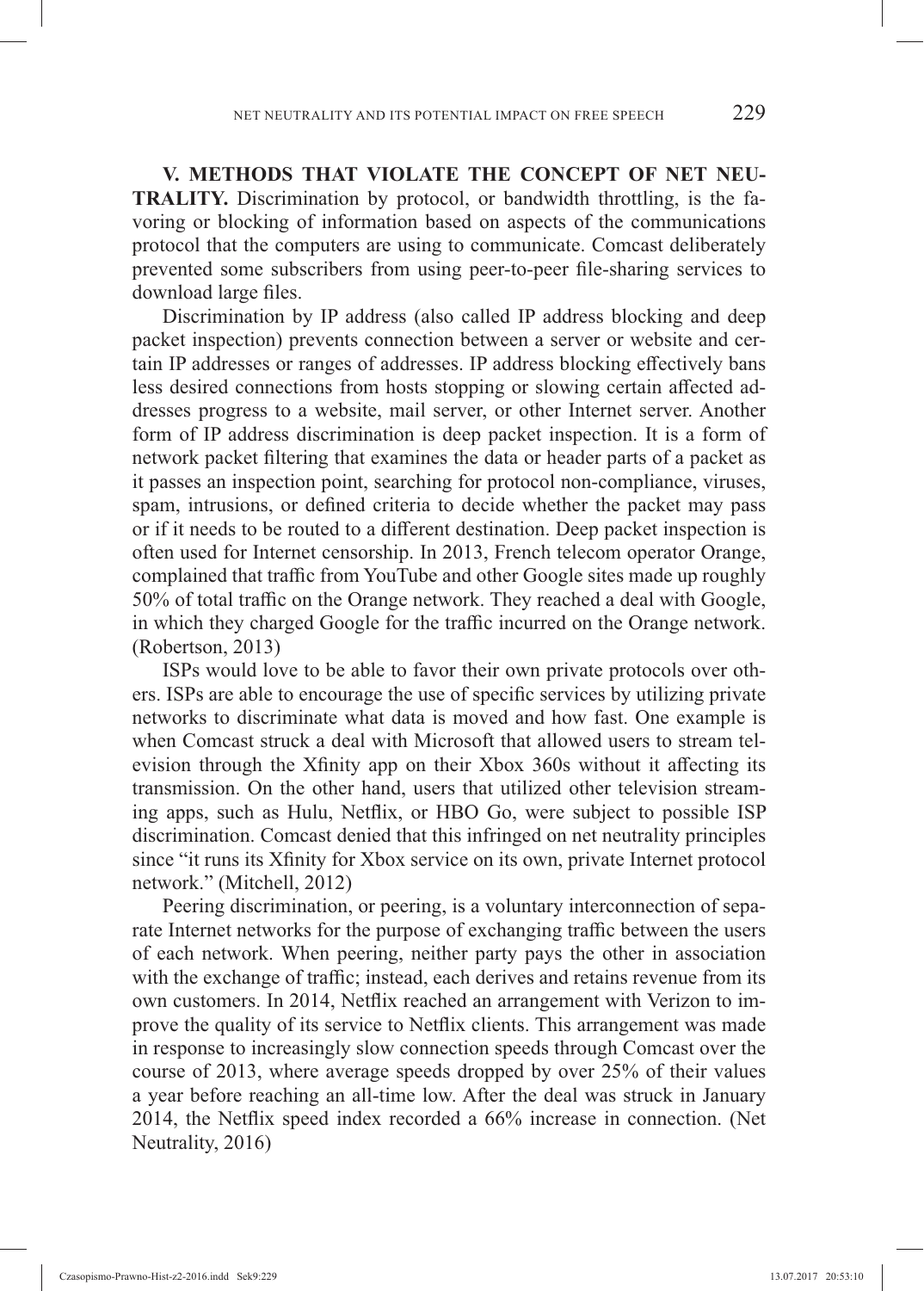**VI. EXAMPLES OF NET NEUTRALITY VIOLATIONS IN NORTH AMERICA.** How does blocking particular products or websites or charging differentially by user, content, site, platform, or application impair freedom of speech? Let me give you a few examples from North America, as documented by the ACLU:

- Example 1. During a performance by a rock group, AT&T censored words from one of the songs. What words? "George Bush, leave this world alone" and "George Bush find yourself another home." By censoring those words, AT&T denied viewers the complete, exclusive coverage they were promised. Although the words contained no profanity, an AT&T spokesperson claimed that the words were censored to prevent youth visiting the website from being exposed to "excessive profanity." Selective censorship because someone or some corporation does not like or agree with the message is just plain censorship. (What is Net Neutrality?)
- Example 2. Comcast, the United States' largest cable TV operator and second largest Internet Service Provider, used a technique called "deep packet inspection" to find and block file transfers from customers using popular peer-to-peer networks. These actions were confirmed in nationwide tests conducted by the Associated Press and took place at times when the network was not congested. The action blocked some illegal copying of copyright or pirated material, but also blocked anyone using the peer-to-peer network for legitimate purposes. In effect, this action discriminated against an entire class of perfectly legal and legitimate online activities. (What is Net Neutrality?)
- Example 3. Verizon Wireless cut off access to a text-messaging service used by a pro-abortion-rights group. The group used the text-messaging service to send messages to **its supporters**. Verizon stated it would not service programs from any group "that seeks to promote an agenda or distribute content that, in its discretion, may be seen as controversial or unsavory to any of our users." In other words, someone at Verizon Wireless did not like the message, so they eliminated the group's ability to transmit their message. (What is Net Neutrality?)
- Example 4. A Canadian telecommunications company, involved in a bitter labor dispute, blocked its Internet subscribers from accessing a website run by the union that was on strike against the telecommunications company. (What is Net Neutrality?)

These were all clear violations of the concept of net neutrality and resulted in a restriction of free speech. However, most countries where free speech is not a basic right have seen the Internet shut down completely or heavily cen-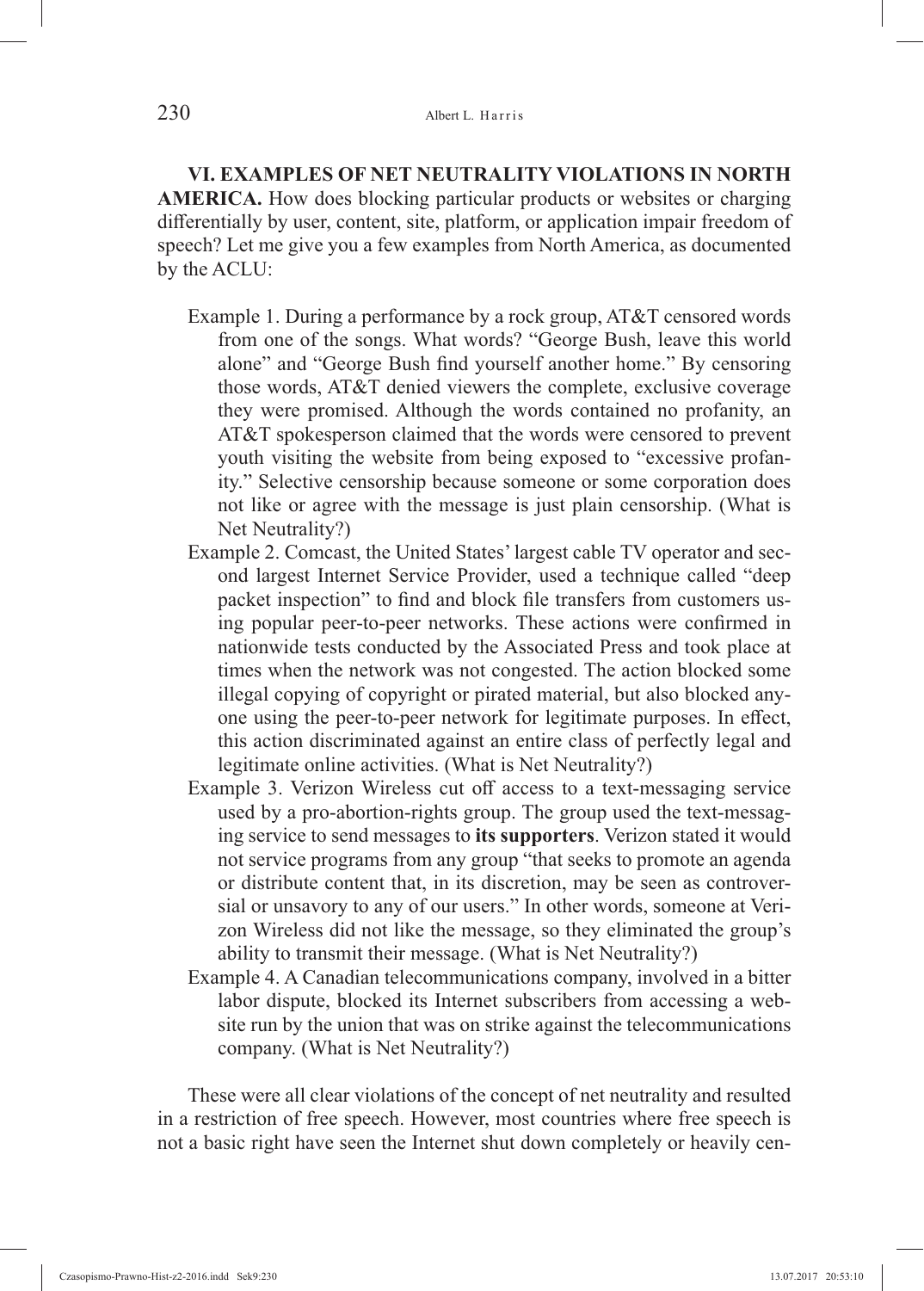sored concerning which applications are available. These countries include the Eritrea, North Korea, Saudi Arabia, Ethiopia, Vietnam, Iran, China, the Maldives, Nepal, Burma or Myanmar as it is now called, Syria, and Libya, just to name a few.

**VII. NET NEUTRALITY AND THE EUROPEAN UNION.** Similar actions have been taken in Europe. In 2014, the Turkish Prime Minister shut down Twitter and YouTube and threatened to ban Facebook after they exposed corruption within the government. (Rawlinson, 2014) The Prime Minister cited four court orders as the basis for blocking Twitter and YouTube, where some users posted voice recordings and documents purportedly showing evidence of corruption among the Prime Minister's inner circle. Turkish internet users were quick to devise ways to circumvent the block. The top trending hashtag globally quickly became #TwitterisblockedinTurkey. The disruption sparked a virtual uproar with many people around the world comparing Turkey to Iran and North Korea, where social media platforms are tightly controlled. Some users called for calm to see what would happen, while others called for street protests. Turkey decided to lift the ban on Twitter and YouTube in the late afternoon after the companies agreed to remove all images of the prosecutor and abide by the Turkish court orders and after authorities verified that they had done so.

Even in 2016, the EU is struggling with net neutrality. Plans under consideration now in the European Parliment, would require telecommunications companies and Internet Service Providers to ensure the "equal treatment of all traffic" except in certain circumstances. These range from having to comply with a request from law enforcement, preserving the security of a network, or letting users introduce parental controls. However, thanks to powerful business lobbies, the telecommunication operators will be able to offer specialized, faster services so long as they do not interfere with the service offered to other customers. (Baraniuk, 2015; Hern, 2015; Temperton & Burgess, 2015)

Meanwhile, in January 2016, the Council of Europe, an international organization focused on promoting democracy, rule of law, human rights, economic development and standardization of certain regulatory functions in Europe, defined its version of net neutrality by stating "Internet traffic should be treated equally, without discrimination, restriction or interference irrespective of the sender, receiver, content, application, service or device." ("Recommendation CM/Rec(2016)1 of the Committee of Ministers. . . , 2016) The council said that there should be no interference with data traffic flowing across the internet. The only exceptions they made were for traffic management, network security or a court order. One reporter commented that "the wording is precise, strong and unambiguous." (McCarthy, 2016)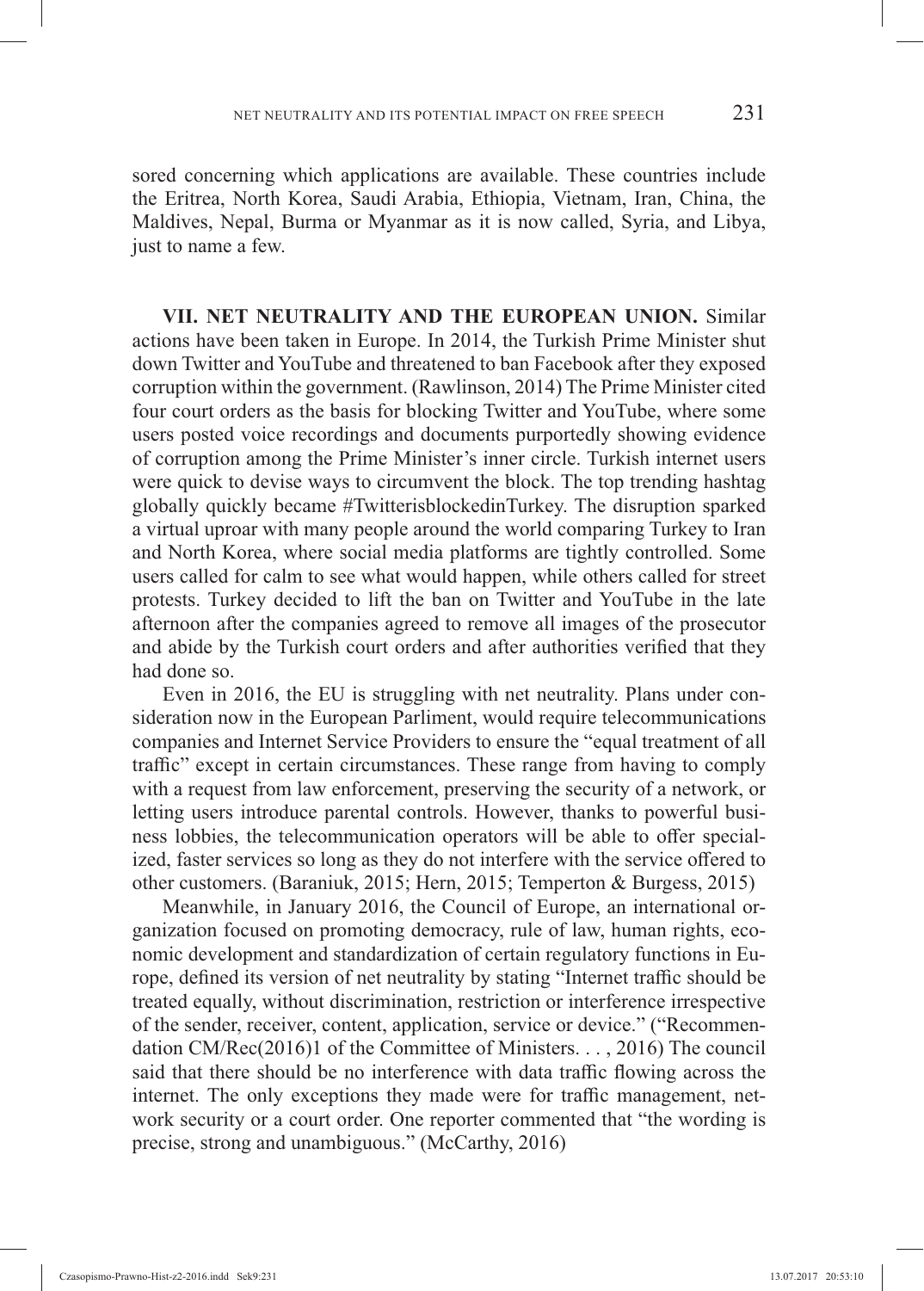**VIII. CONCLUSION.** Net neutrality is not a technical issue, it is more of a political and a moral issue. The Internet has become the principal medium through which we express ourselves and access information. The Web is now our debate hall, our printing press, our information delivery service, and the source of much of our information. Most of us, and especially those under 30 years old, rely on an open Internet to collaborate and to usher our culture into the future. Can net neutrality potentially impact the concept of free speech? The answer to that question is YES. Some proponents of Net Neutrality say it is possibly the most important freedom of speech issue of our time with global implications.

## **BIBLIOGRAPHY**

- Baraniuk, Chris (2015) "European Parliament votes against net neutrality amendments" BBC, Published: 27/10/2015, Accessed: 21/04/2016, http://www.bbc. com/news/technology-34649067
- Becker, Gery S, Dennis W. Carlton, and Hal S. Sider (2010) "Net Neutrality and Consumer Welfare", Journal of Competition Law & Economics, 6(3), 497-519
- Brodkin, Jon (2016) "One year later, net neutrality still faces attacks in court and Congress" Ars Technica, Published: 26/02/2016, Accessed: 21/04/2016. http://arstechnica.com/ business/2016 /02/one-year-later-net-neutrality-still-faces-attacks-in-court-and-congress/
- Campbell, Fred (2015) "Net neutrality proponents have joined forces with the greatest threat to free speech" The Hill, Published: 29/10/2015, Accessed: 21/04/2016. http://thehill.com/blogs/congress-blog/technology/258103-net-neutrality-proponents-have-joined-forces-with-the-greatest
- Ehrlich, Everett (2014) "The State of U.S. Broadband: Is It Competitive? Are We Falling Behind?" Progressive Policy Institute. Published: 2014, Accessed: 29.04.2016. http://www.progressivepolicy.org/wp-content/uploads/2014/06/2014.06-Ehrlich\_ The-State-US-Broadband\_Is-it-competitive-are-we-falling-behind.pdf
- "End-to-End Principle" (2016) Wikipedia, Published: 04/04/2016, Accessed: 29/04/2016. https://en.wikipedia.org/wiki/End-to-end\_principle
- Finley, Klint (2016) "Net Neutrality Is in More Danger Than Ever" Wired, Published: 01/03/2016, Accessed: 21/04/2016. https://www.wired.com/2016/03/despite-fccnet-neutrality-danger-ever/
- Franken, Al (2010) "Net neutrality is foremost free speech issue of our time" CNN. com, Published: 05/08/2010, Accessed: 21/04/2016. http://edition.cnn.com/2010/ OPINION/08/ 05/franken.net .neutrality/
- Green, Alisha (2015) "Battle Over FCC's Net Neutrality Rules May Redefine Free Speech" Truth-Out.org, Published: 05/10/2015, Accessed: 21/04/2016. http:// www.truth-out.org/ news/item/33142-battle-over-fcc-s-net-neutrality-rules-mayredefine-free-speech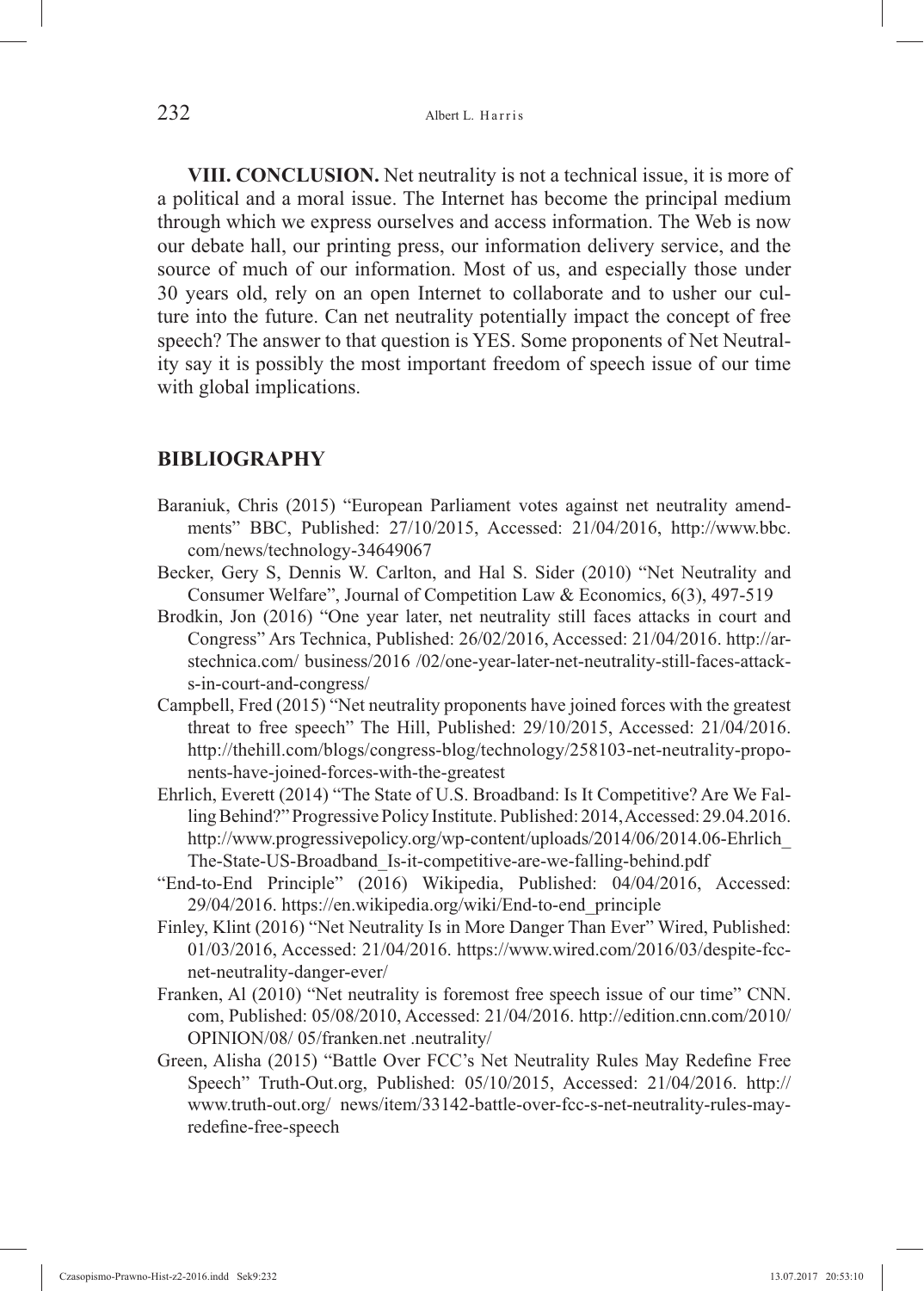- Hattem, Julian (2014) "Franken: Net neutrality is 'First Amendment issue of our time'" The Hill, Published: 08/07/2014, Accessed: 29/04/2016. http://thehill. com/policy/technology/ 211607-franken-net-neutrality-is-first-amendment-issueof-our-time
- Hern, Alex (2015) "EU net neutrality laws fatally undermined by loopholes, critics say" Theguardian, Published: 10/27/2015, Accessed: 21/04/2016. https://www. theguardian. com/technology/2015/oct/27/eu-net-neutrality-laws-fatally-undermined-by-loopholes-critics-say
- Karr, Timothy (2013) "The Payola Internet" The Huffington Post, Published: 11/12/2013, Accessed: 29/04/2016. http://www.huffingtonpost.com/timothy-karr/ the-payola-internet\_b\_4424457.html
- Krishnan, S. Shunmuga and Ramesh K. Sitaraman (2012) "Video Stream Quality Impacts Viewer Behavior: Inferring Causality Using Quasi-Experimental Designs" IMC '12 Proceedings of the 2012 ACM conference on Internet measurement conference, Pg 211-224, The ACM Digital Library
- Lohr, Steva (2012) "For Impatient Web Users, an Eye Blink Is Just Too Long to Wait" The New York Times, Published: 29/02/2012, Accessed: 21/04/2016. http://www. nytimes.com/2012/03/01/technology/ impatient-web-users-flee-slow-loading-sites. html?  $r=0$
- Macaes, Bruno (2015) "Why net neutrality is a question of free speech" Wired.co.uk, Published: 31/03/2015, Accessed: 21/04/2016. http://www.wired.co.uk/news/archive/2015-03/31/net-neutrality-and-free-speech
- Macdowell, Robert M. (2014) "Net Neutrality Vs. Free Speech" Wall Street Journal, Published: 28/08/2014, Accessed: 21/04/2016. http://www.wsj.com/articles/ robert-m-mcdowell-net-neutrality-vs-free-speech-1409269385
- May, Randolph (2012) "Why Net neutrality is incompatible with 'Internet freedom'" CNET, Published: 03/09/2012, Accessed: 21/04/2016. http://www.cnet.com/ news/why-net-neutrality-is-incompatible-with-internet-freedom/
- McCarthy, Kieren (2016) "Council of Europe gets tough on net neutrality" The Register, Published: 13/01/2016, Accessed: 21/04/2016. http://www.theregister.co.u $k/2016/01/13/c$  council of europe net neutrality guidelines/
- Miniter, Frank (2014) "Limbaugh is Right, Net Neutrality Is An Attack On Free Speech -- So Why Is Comcast For It?, Forbes, Published: 18/09/2014, Accessed: 21/04/2016. http://www.forbes.com/sites/frankminiter/2014/09/18/limbaugh-is-right-net-neutrality-is-an-attack-on-free-speech-so-why-is-comcast-forit/#12a4b008241d
- Mitchell, Dan (2012) "Is Comcast violating net-neutrality rules?" Fortune, Published: 16/05/2012 Accessed: 20/04/2016. http://fortune.com/2012/05/16/is-comcastviolating-net-neutrality-rules/
- "Net Neutrality" (2016) Wikipedia, Published: 23/04/2016, Accessed: 29/04/2016. https://en. wikipedia.org/wiki/Net\_neutrality
- "Net Neutrality's Impact on Free Speech" (2014) Freepress, Published: 23/06/2014, Accessed: 21/04/2016. http://www.freepress.net/blog/2014/06/23/net-neutralitys -impact-free-speech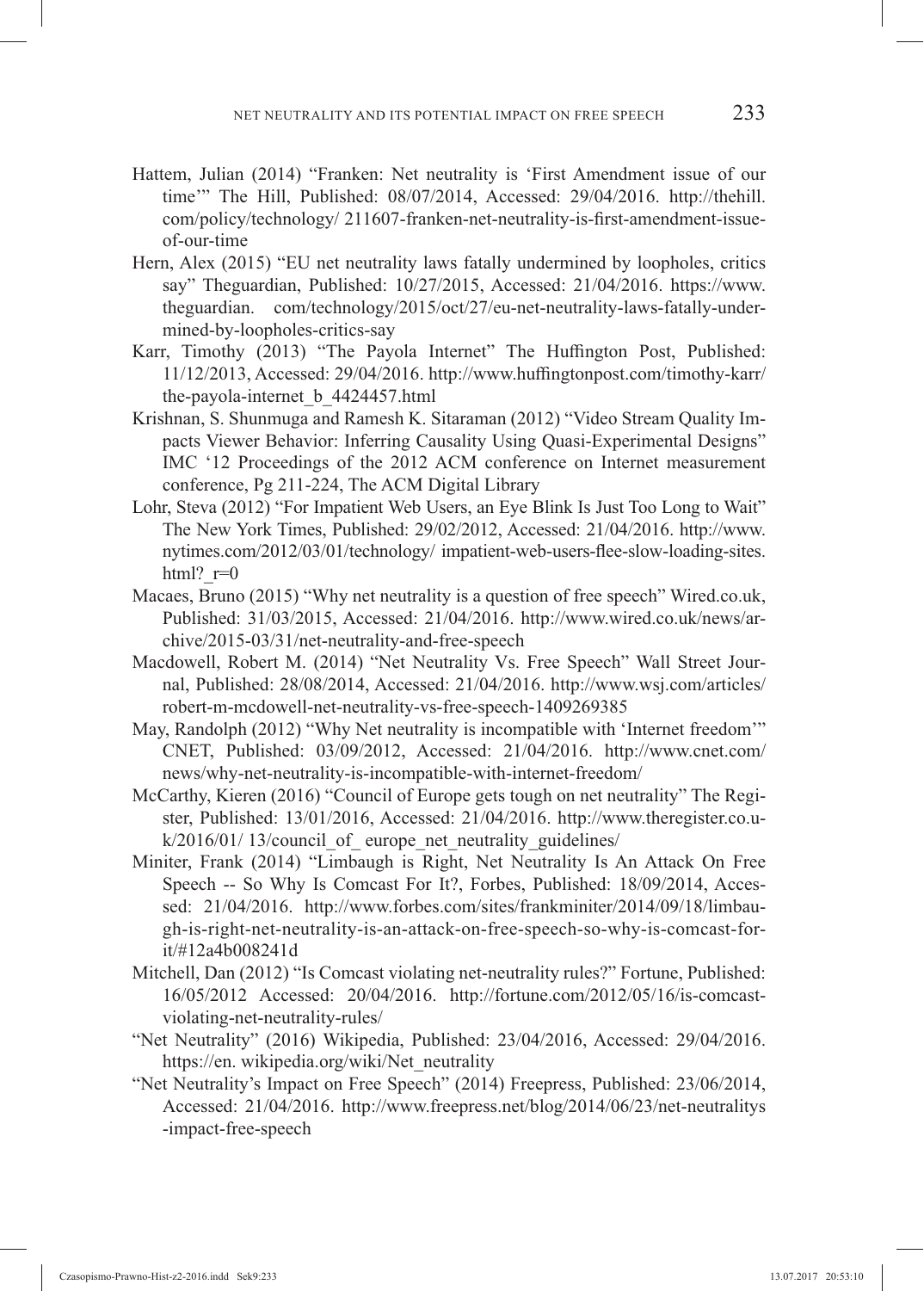- Rawlinson, Kevin (2014) "Turkey blocks use of Twitter after prime minister attacks social media site" The Guardian, Published: 21/03/2014, Accessed: 21/04/2016. http://www.theguardian.com/world/2014/mar/21/turkey-blocks-twitter-primeminister
- "Recommendation CM/Rec(2016)1 of the Committee of Ministers to member States on protecting and promoting the right to freedom of expression and the right to private life with regard to network neutrality" (2016) Council of Europe, Committee of Members, Published 13/01/2016, Accessed: 21/04/2016. https:// wcd.coe.int/ViewDoc.jsp?p=&Ref= CM/Rec%282016%291&Language=lanEnglish&Ver=original&BackColorInternet=C3C3C3&BackColorIntranet=ED-B021&BackColorLogged=F5D383&direct=true
- Robertson, Adi (2013) "French ISP Orange says it's making Google pay to send traffic over its network" The Verge, Published: 19/01/2013, Accessed: 20/04/2016. http://www.theverge. com/2013/1/19/3894182/french-isp-orange-says-googlepays-to-send-traffic
- Sidak, J. Gregory (2007) "What Is the Network Neutrality Debate Really About?" International Journal of Communication, Vol. 1, 2007, Pg.377-388
- Skorup, Brent (2015) "Net Neutrality's Threat to Free Speech," Mercatus Center, George Mason University, Published: 03/12/2015, Accessed: 21/04/2016. http:// mercatus.org/expert\_commentary/net-neutrality-threat-free-speech-fcc-isp
- Temperton, James and Burgess, Matt (2015) "European Parliament votes in favour of 'two speed' internet" Wired.co.uk, Published: 27/10/2015, Accessed: 21/04/2016. http://www.wired.co.uk/ news/archive/2015-10/27/net-neutrality-europeanunion-vote
- "The 2016 Presidential Candidates' Views on Net Neutrality and Broadband" (2016) Gizmodo, Published: 01/03/2016, Accessed: 21/04/2016. http://gizmodo.com/ the-2016-presidential-candidates-views-on-net-neutralit-1760829072
- "What is Net Neutrality?" American Civil Liberties Union, Published: No date, Accessed: 21/04/2016. https://www.aclu.org/feature/what-net-neutrality
- Wood, Matt (2014) "Claims That Real Net Neutrality Would Result in New Internet Tax Skew the Math and Confuse the Law" FreePress, Published: 02/12/2014, Accessed 21/04/2016. http://www.freepress.net/blog/2014/12/02/claims-real-netneutrality-would-result-new-internet-tax-skew-math-and-confuse-law

## NEUTRALNOŚĆ SIECI I JEJ POTENCJALNY WPŁYW NA WOLNOŚĆ SŁOWA

#### Streszczenie

Artykuł omawia koncepcję neutralności sieci oraz jej potencjalny wpływ na wolność słowa w czasach kiedy Internet jest medium transmisyjnym. Internet stał się cyfrową autostradą, poprzez którą mamy dostęp do informacji oraz publikujemy nasze